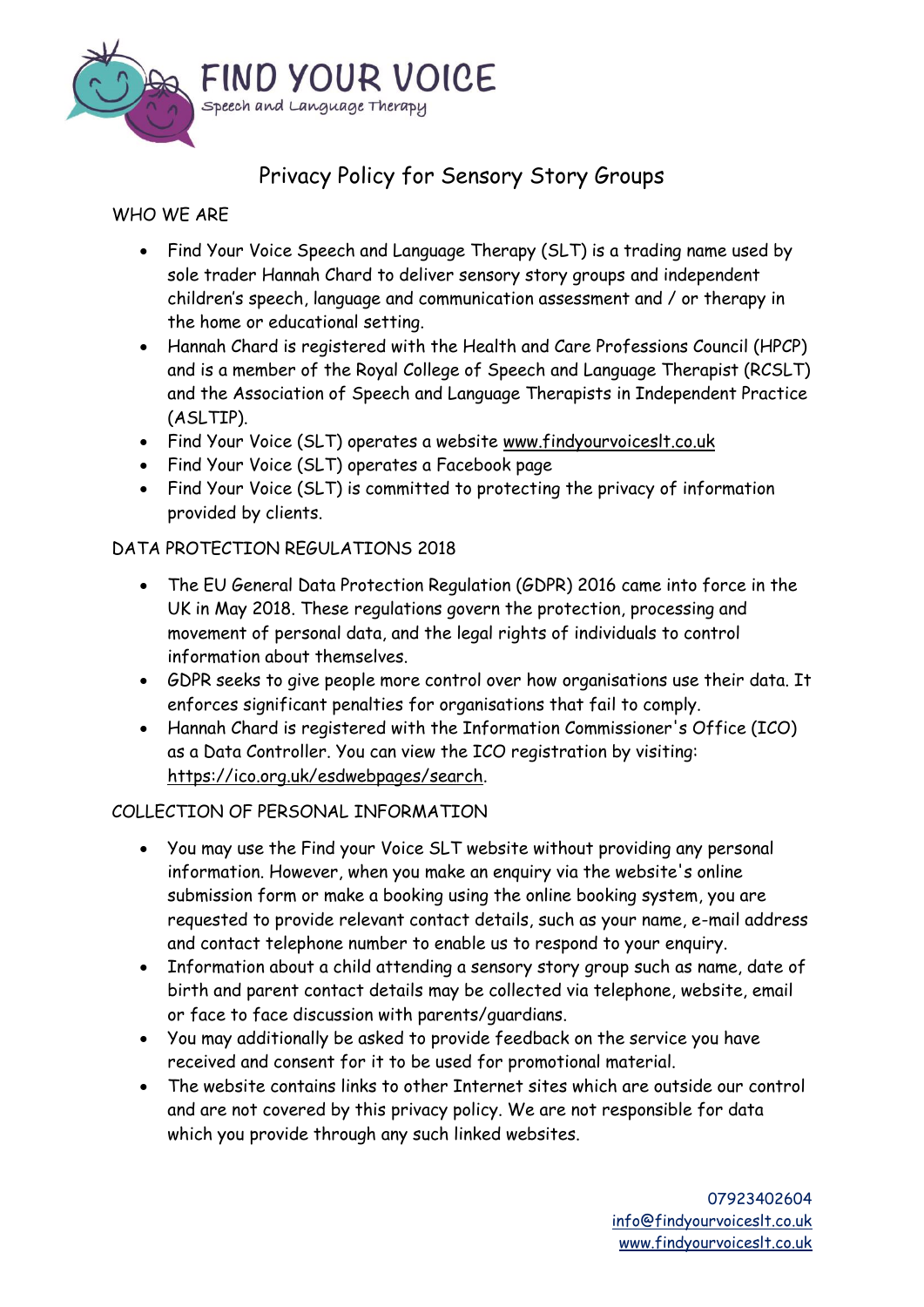

## HOW WE USE PERSONAL INFORMATION

Personal information collected by us via the Find Your Voice SLT website, email, telephone or face to face and is stored and used by us for the purpose of;

- answering enquiries,
- providing you with information about the group you are booking,
- informing you of any changes to the booking you have made
- delivering sensory story groups
- to understand your needs, and to provide you with a better service. If you have provided feedback on the service you have received, with your consent, anonymised feedback will be used for advertising purposes. This includes, but is not limited to, use on the Find Your Voice SLT website and advertising leaflets.
- for internal record keeping (e.g. surnames of clients may be included in our accounting records)
- sending information about further products and services (if you have elected to receive such marketing e-mails).

## STORAGE, SHARING AND TRANSFER OF PERSONAL INFORMATION

- Any personal information collected by us is stored and used for the purpose of delivering sensory story groups to your child.
- Your data will be stored in a secure and confidential cloud based electronic database which is accessible only by Find Your Voice SLT staff (provided by 'Google Drive'). 'Google Drive' is ISO 27001:2013 certified. ISO 27001:2013 is an internationally recognised standard for information security management.
- Unless we are required to do so by law, we will not disclose any personal information to any person other.
- We do not give or sell client details to any third parties, or employ any outside agencies that may access or process personal information as part of their work.
- In order to understand and record who is attending a sensory story group, a paper copy of children's names and dates of birth, and parent / guardian will be taken to the venue by the host and will be kept within their view at all times.
- If you make an enquiry regarding our services but do not book onto a group, correspondence and information will be retained for one month. If you book the sensory story service and elect to receive marketing emails your information will be retained for 3 years (however, see YOUR RIGHTS). If, as a result of booking the sensory story service, you express an interest in the children's speech and language therapy services provided by Find Your Voice SLT please refer to separate Privacy policy.
- When you book a class, you will be asked to pay via PayPal, we will receive your name and email address. We have a legal obligation to retain financial records for 6 years.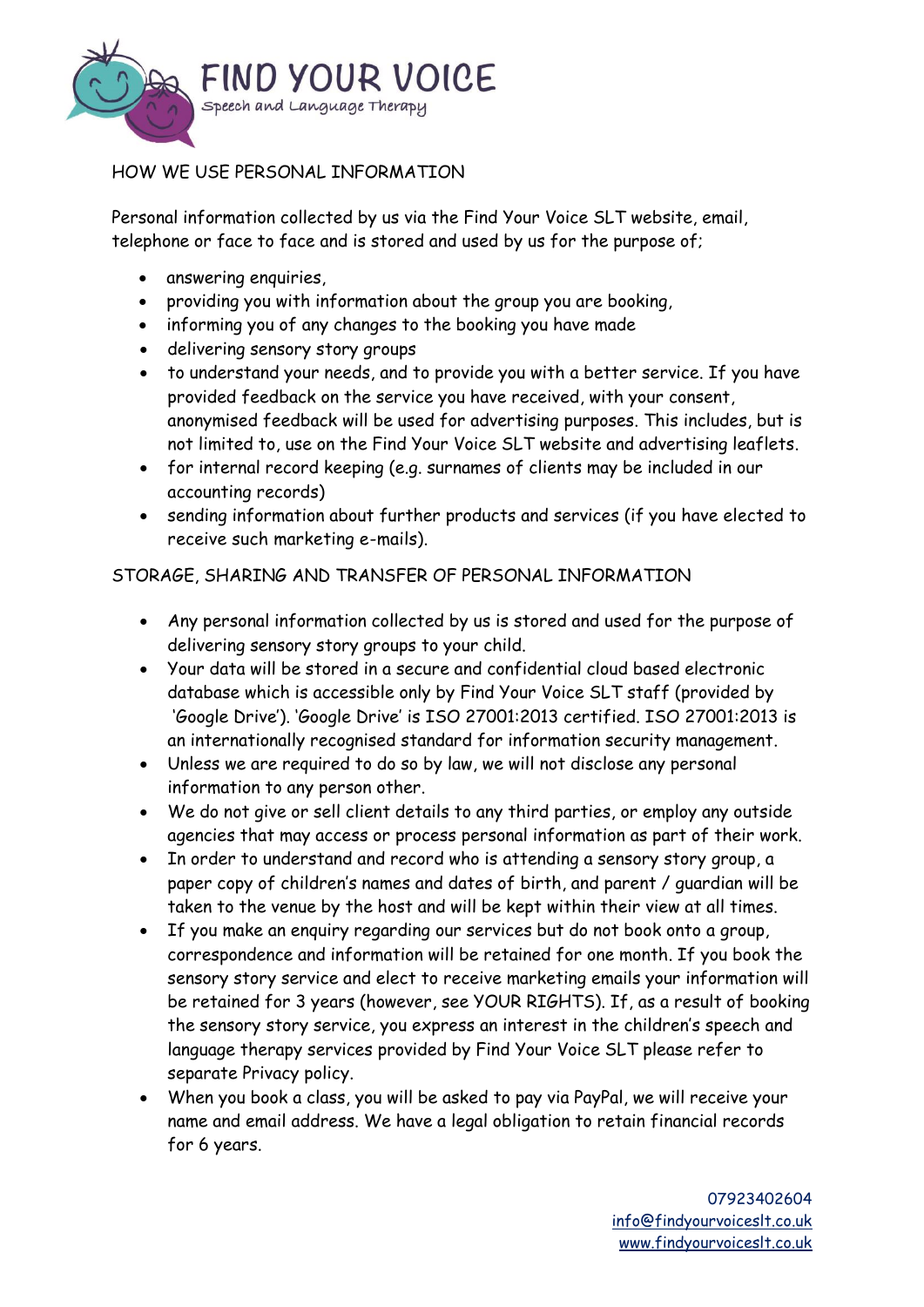

• If you have consented to the recording and use of written feedback and / or digital images, this information will be stored indefinitely, however, see YOUR RIGHTS.

## OUR LAWFUL BASIS FOR PROCESSING PERSONAL INFORMATION

- Our lawful basis for the processing and storing of personal information regarding attendance at a sensory story group is that it is needed to enter into a contract and deliver a service (under article 6 of GDPR).
- Our lawful basis for processing and storing written feedback and digital images during a sensory story group is consent (under article 6 of GDPR).

## OUR RESPONSIBILITIES

- We are committed to maintaining the security and confidentiality of our client's records.
- We actively implement security measures to ensure information is safe, and review our privacy policy annually.
- We will not release personal details to any third party without first seeking your consent, unless this is allowed for or required by law.
- We are constantly working to ensure compliance with the most up to date data protection regulations.

# DATA BREACH

- In the unlikely event that sensitive personal information regarding a child is lost, stolen or communicated to an unintended or unauthorised person, Find Your Voice SLT will notify the child's parent/guardian as soon as possible. If it is agreed with the parent/guardian that the data breach presents a significant risk to the rights or freedoms of the child then the Information Commissioners Office (ICO) will be notified of the breach.
- The parent/guardian will be kept fully informed of the advice from the ICO.

## YOUR RIGHTS

Your personal information is owned by you. If you have any questions or issues with the way in which we are using your data you have the following rights:

- You can ask to see what data we hold on you (right of access)
- You can ask for information to be corrected
- You can ask to receive a copy of the data we hold on you (right to portability)
- You can ask us to delete any information we have about you (right to be forgotten)
- You can object to the way in which we use your information
- You can withdraw your consent at any time
- You can complain to the supervisory authority